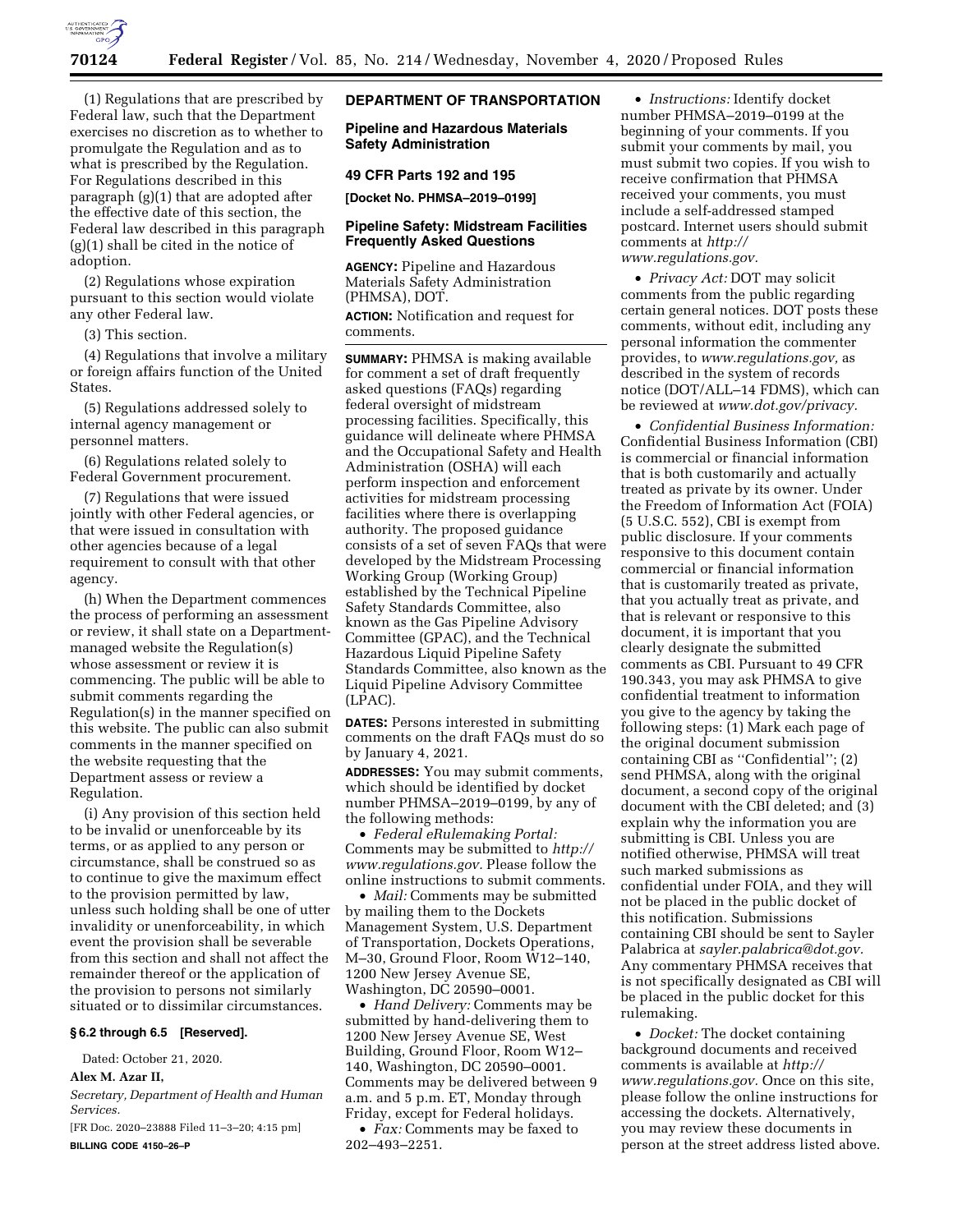**FOR FURTHER INFORMATION CONTACT:**  Sayler Palabrica, Transportation Specialist, at 202–366–0559.

**SUPPLEMENTARY INFORMATION:** PHMSA provides written clarification regarding the pipeline safety regulations found at 49 CFR parts 190–199 in the form of FAQs and other guidance materials. PHMSA is requesting public comment on a set of draft FAQs that were developed by the Working Group that was established by the GPAC and LPAC. These draft FAQs are intended to clarify when each of PHMSA or OSHA intends to exercise its respective regulatory inspection and enforcement authority over midstream processing facilities involved in pipeline transportation of energy products. The intent of this guidance is to ensure that there is no confusion or unnecessary gaps or overlaps in Federal oversight of midstream processing facilities. All guidance, including these draft FAQs, is intended to be explanatory in nature. FAQs are provided to help the regulated community understand how to comply with the regulations, but they are not substantive rules themselves and do not create legally enforceable rights, assign duties, or impose new obligations not otherwise contained in the existing regulations and standards. However, an operator who is able to demonstrate compliance with the FAQs is likely to be able to demonstrate compliance with the relevant regulations. If a different course of action is taken by an operator, the operator must be able to demonstrate that its conduct is in accordance with the regulations.

The draft FAQs are included in this document. Comments submitted in response to this document and other supporting documents may be found in Docket No. PHMSA–2019–0199 at *[https://www.regulations.gov.](https://www.regulations.gov)* Before finalizing the FAQs, PHMSA will consider all substantive comments received on or before the comment closing date. Comments received after the closing date will be considered to the extent practicable. Once finalized, the FAQs will be posted on PHMSA's public website at *[https://](https://www.phmsa.dot.gov/about-phmsa/phmsa-faqs) [www.phmsa.dot.gov/about-phmsa/](https://www.phmsa.dot.gov/about-phmsa/phmsa-faqs) [phmsa-faqs.](https://www.phmsa.dot.gov/about-phmsa/phmsa-faqs)* 

#### **Background**

Natural gas, crude oil, and associated fluids typically go through a number of processing steps before they can be delivered to end users as refined petroleum products, natural gas liquids, natural gas, and other products. Some of the facilities where these processes take place are midstream processing facilities downstream of initial production but upstream of end users.

For the purposes of this guidance document, a ''midstream processing facility'' is a processing facility that receives products being transported by PHMSA-jurisdictional pipelines and reinjects those products for continued transportation by pipeline. In other words, a midstream processing facility is a processing facility with piping or storage that is engaged in the transportation of gas or hazardous liquids by pipeline, and is therefore a pipeline facility subject to PHMSA jurisdiction. The pipeline systems within or associated with midstream processing facilities may be subject to regulation by one or more Federal agencies, depending on the facility's purpose and configuration. PHMSA regulates the safety of transportationrelated pipeline systems associated with midstream processing facilities in 49 CFR parts 190–199, while OSHA regulates safety within midstream processing facilities using the Process Safety Management (PSM) regulations (29 CFR 1910.119). Uncertainty regarding where each of these respective regulatory authorities begins and ends in connection with midstream processing facilities has led to confusion among regulated entities and unnecessary duplication of regulatory efforts by the Federal Government.

To address these issues, the GPAC and LPAC established the Working Group in 2014. The Working Group consisted of members representing PHMSA, OSHA, and the midstream processing industry. The goal of the Working Group was to better understand and improve the safety of midstream processing facilities by increasing clarity and eliminating unnecessary gaps and overlaps in Federal safety oversight. In particular, the Working Group was tasked with evaluating the equivalency of PHMSA and OSHA midstream processing facility safety requirements; identifying means to delineate exercise of inspection and enforcement responsibilities (''regulatory oversight activities'') between the two agencies by clarifying the inlet and outlet boundaries of midstream processing facilities; and addressing the oversight of midstream processing facilities with pass-through, bypass, and storage configurations, including storage-related piping.

The Working Group met on several occasions in 2014 and 2015. During that time, the Working Group found that PHMSA's pipeline safety regulations in 49 CFR parts 190–199 and OSHA's PSM requirements at 29 CFR 1910.119

provide equivalent safety for midstream processing facilities. However, the enforcement of both their regulatory regimes to the same facilities created unnecessary contradictions and confusion, potentially decreasing safety. Therefore, in the interest of improving safety, ensuring effective government oversight, and reducing regulatory redundancy, PHMSA and OSHA agreed to delineate where they each would perform regulatory oversight activities for midstream processing facilities based on the predominate use of the facilities in question. As discussed during the Working Group's presentation to the GPAC and the LPAC on August 26, 2015, in order to apply the FAQs, an operator will be expected to make records and documentation that prove the predominate use of a facility available to PHMSA and OSHA for review and verification. See pages 71– 75 of the transcript for the second day of the meeting, available in the docket for this document and at *[https://](https://primis.phmsa.dot.gov/meetings/MtgHome.mtg?mtg=105&nocache=8221) [primis.phmsa.dot.gov/meetings/](https://primis.phmsa.dot.gov/meetings/MtgHome.mtg?mtg=105&nocache=8221)  [MtgHome.mtg?mtg=105&nocache=8221.](https://primis.phmsa.dot.gov/meetings/MtgHome.mtg?mtg=105&nocache=8221)* 

These FAQs reflect agreement by PHMSA and OSHA to prioritize safety and regulatory clarity in regulatory oversight activities; however, nothing in these FAQs changes the agencies' statutory authority with respect to midstream processing facilities. For example, PHMSA may still issue a corrective action order under 49 U.S.C. 60112 or a safety order under 49 U.S.C. 60117(l) if a safety issue is identified.

The Working Group proposed seven draft FAQs to help clarify the delineation of regulatory oversight activities between PHMSA and OSHA for the regulated industry and Federal and State pipeline safety inspection and enforcement staff. PHMSA is soliciting public comments on these draft FAQs, which address the following issues:

• Defining the terms ''processing'' and "processing facility.

• Addressing oversight issues associated with bypass configurations, complex facilities with multiple processing units, and gas storage systems.

• Identifying the upstream and downstream demarcation points between pipeline transportation facilities that will be subject to regulatory oversight activities under PHMSA's pipeline safety regulations in 49 CFR parts 190 through 199, and processing facilities that will be subject to regulatory oversight activities by OSHA under its PSM requirements in 29 CFR 1910.119.

Historically, PHMSA and OSHA have coordinated efforts to ensure that there are no gaps in oversight over any